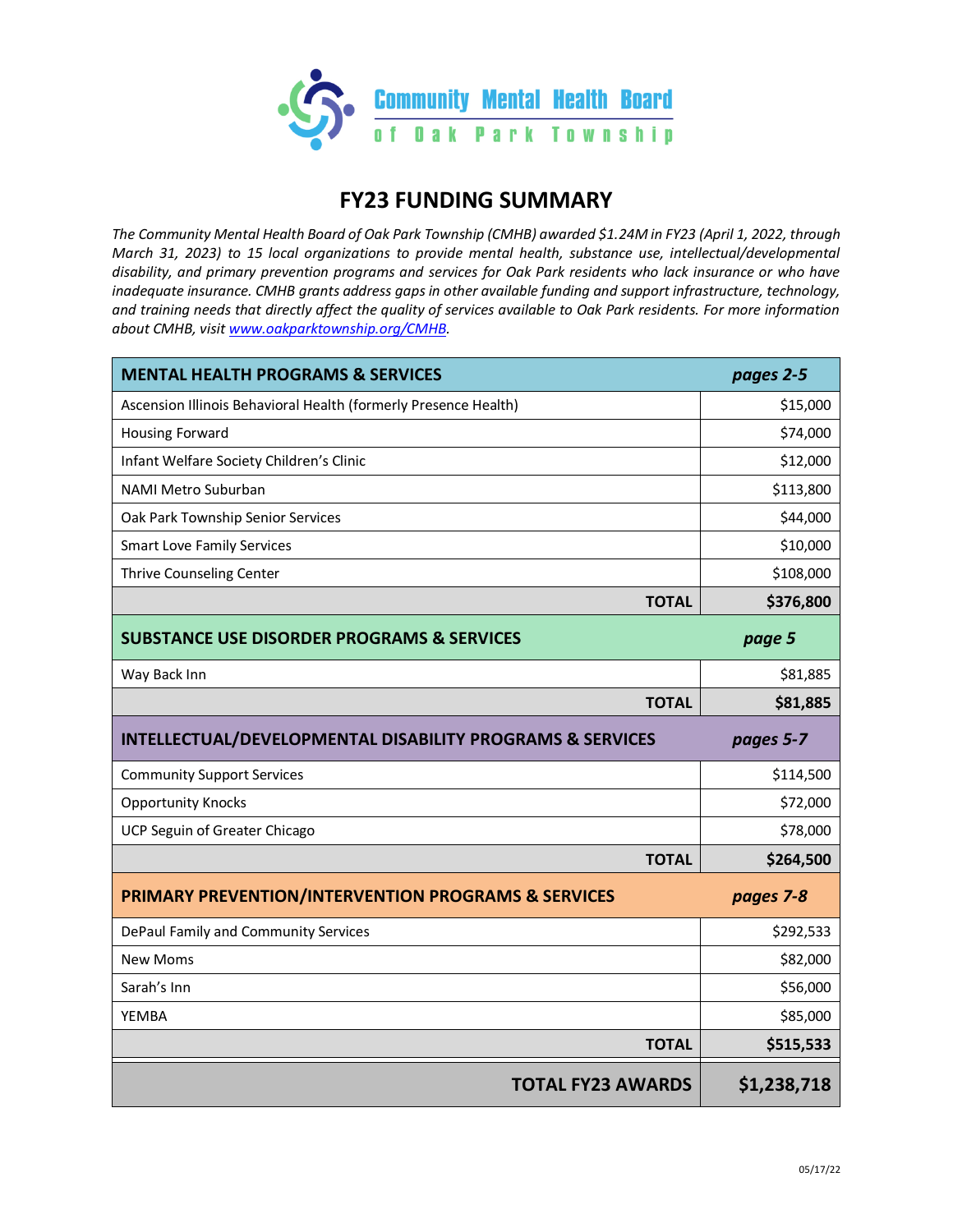# **MENTAL HEALTH PROGRAMS & SERVICES**

## **Ascension Illinois Behavioral Health** | 708.410.0615

[www.amitahealth.org/location/amita-health-community-mental-health-center-melrose-park](http://www.amitahealth.org/location/amita-health-community-mental-health-center-melrose-park)

## **OAK PARK PROJECT \$15,000**

Ascension Illinois Behavioral Health (formerly Presence Health), located in Melrose Park, provides mental health services and programming for individuals who are uninsured and cannot afford treatment. Available services include an array of therapy and medication management, with treatment options including individual, group, and family therapy for mental health and substance use disorder (face-to-face and virtual), psychiatric services (face-to-face and virtual), crisis services, trauma-informed care for victims of violence, social skills groups, and therapeutic coaching/mentoring. Ascension Illinois also offers the *Strengthening Families Program (SFP),* an evidence-based prevention program for families. It is a parenting skills, children's life skills, and family life skills training program specifically designed for high-risk families. Through psycho-education, skill building, and support, the program strives to prevent crises and the need for mental health and substance use disorder treatment. It teaches families how to implement more effective ways of communicating, develop positive relationships, and use coping skills to deal with difficult life situations. With participation, family members learn to become supportive of one another, and the need for further intervention is prevented. Consisting of 11 two-hour group sessions that include a meal, informal family practice time, and group leader coaching, the program is proven to prevent drug use in youth and teens due to stronger family ties and connection, and youth become more capable of dealing with peer pressure and criticism.

## **Housing Forward** | 708.338.1724 | [housingforward.org](https://www.housingforward.org/)

## **DIVERSION \$18,000**

Shelter diversion ("diversion") is an intervention designed to immediately address the needs of individuals and families who are imminently homeless and seeking emergency shelter. With a goal of immediately helping clients secure safe housing alternatives (short- or longer-term), the program supports a diversion specialist who provides case management and support to help households rely on their strengths and support network. Staff work with clients to create a housing stabilization plan that identifies barriers to stable housing, identify community resources, and develop a strategy to connect households to these supports. Interactions with clients are person-centered, strengths-based, trauma-informed, culturally appropriate, and housing- and solution-focused. As in all of its programs, "housing first" principle are applied; services are offered without preconditions like sobriety or income.

## **STREET OUTREACH \$36,000**

The street outreach team connects with people who may need housing assistance by creating a bridge to services. The program aims to reach the most at-risk, service-resistant individuals and families living on the streets or places not meant for human habitation (abandoned buildings and forest preserves) and link them to critical services, engage them in case management, and ultimately transition them into permanent housing, thereby reducing chronic homelessness. The program meets clients where they are, both emotionally and physically, in emergency shelters, on the streets, or on public transportation. Referrals from local municipal services (police departments, libraries, and township staff) enable the team to make contact.

## **BEHAVIORAL HEALTH SPECIALIST \$20,000**

The behavioral health specialist focuses on addressing the more complex behavioral health issues presented by Housing Forward clients experiencing homelessness, working across all agency program areas to assess clients' need for behavioral health services, develop care plans with behavioral health goals, and make connections to needed supports, including appropriate housing. Additionally, the specialist conducts periodic group therapy sessions for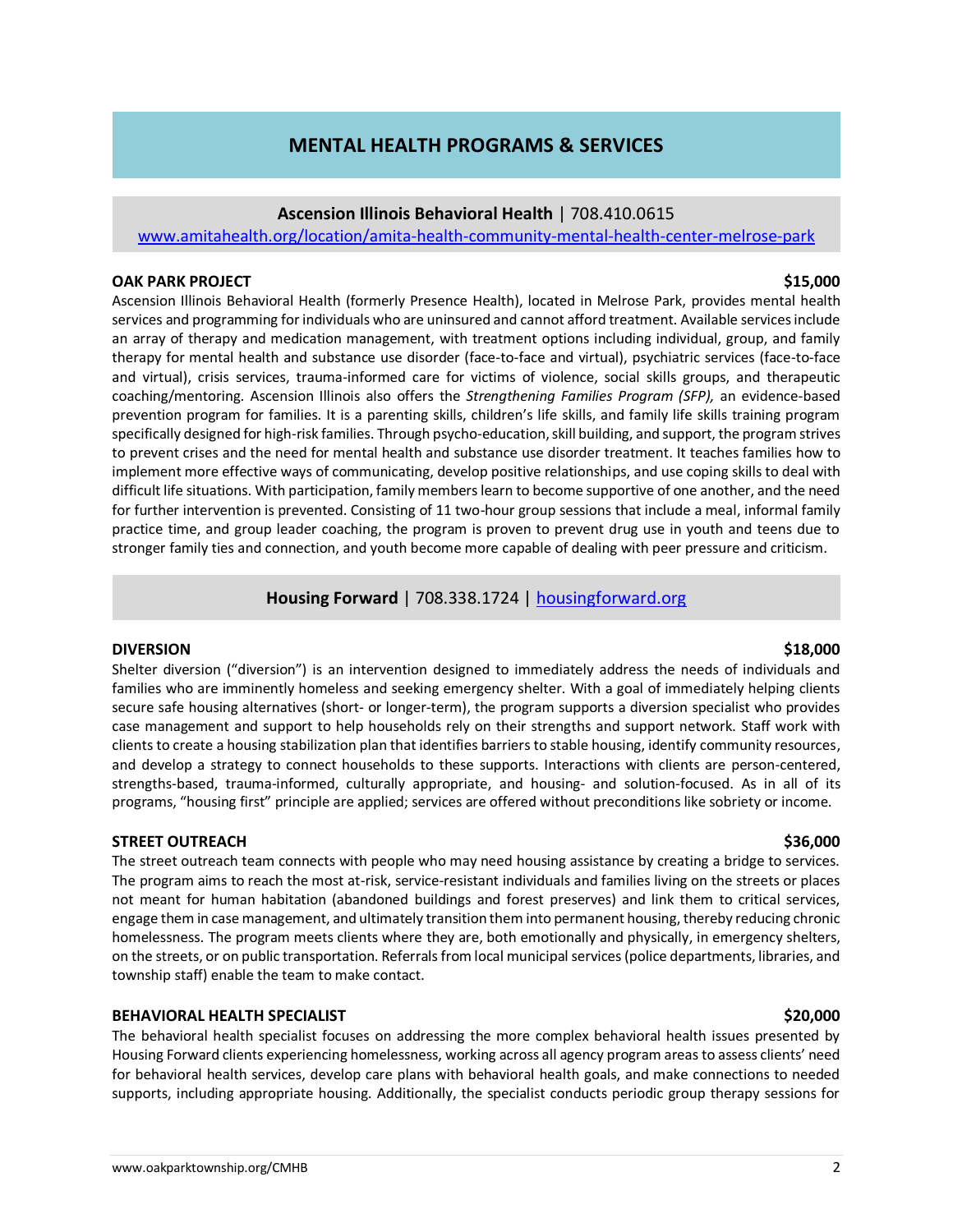referred clients on a variety of topics (managing stress, dealing with depression, etc.). As needed, the specialist links clients to supportive services, including but not limited to substance use treatment, psychiatric services, and counseling services. The program employs best practices, including trauma-informed care, intensive case management, and motivational interviewing, with a goal of empowering clients to make their own care decisions.

## **Infant Welfare Society Children's Clinic** | 708.848.0528 | [childrenscliniciws.org](https://www.childrenscliniciws.org/)

### **OAK PARK CHILDREN'S MENTAL HEALTH PROJECT \$12,000**

The Oak Park River Forest Infant Welfare Society's (IWS) Children's Mental Health Project increases access to behavioral health care for low-income children by screening for social and emotional well-being in medical well-child visits and preventative dental visits at the IWS Children's Clinic, where social workers also provide brief social work interventions for all clinic patients. These brief interventions provide a way to resolve issues that can be dealt with in a single session. Social service case management and referral services address concrete needs such as food insecurity and homelessness that affect well-being, and provide referrals to therapy, inpatient care, and DCFS as necessary. The full integration of medical, dental, and behavioral health is a distinguishing feature of care at the clinic. The Clinic's goal of improving access to behavioral health care for low-income children is accomplished through creation of a seamless system of care in which patients with behavioral health issues are identified in the medical or dental setting, and by developing a plan that addresses behavioral as well as concrete social needs. Through this integrated care model, the program increases the likelihood that patients will comply with their behavioral health plans, receive the services they need, and improve their behavioral and mental health outcomes.

## **NAMI Metro Suburban** | 708.524.2582 | [namimetsub.org](https://namimetsub.org/)

### **DROP-IN CENTER** \$60,800

The Drop-In Center provides an array of services to individuals with mental health conditions that enhances their lives and promotes their involvement in the larger community. Supervised by Certified Recovery Support Specialists (CRSS), the program utilizes *club house* and *peer-to-peer* models, and offers elements of small-group work, peer support, socialization activities, life skills building, and evidence-based job placement strategies. Participants engage in a wide variety of wellness classes, social activities, community/peer support, and employment programs.

## **EDUCATION PROGRAMS \$48,000**

NAMI hosts school-based, family, and community education programs. The prominent message across programs is that a person with a mental illness living well in recovery conveys a powerful message of hope. Through education efforts, NAMI separates fact from fiction about mental illness, encourages early intervention, and provides participants the confidence and sense of possibility about living well in mental health recovery. Programming addresses and reduces the stigma associated with mental illness, educates affected families about mental illness, teaches coping skills that empower families/individuals and alleviate hopelessness, and limits negative effects experienced by families/individuals. The following school-based classes align with and enhance local school districts' social-emotional learning curricula: (1) Ending the Silence, (2) Stress Less: Resilience for Success, and (3) Stress Less: Mental Health Fitness. Adult classes and recovery supports include: (4) Wellness Recovery Action Plan (WRAP) Class and (5) NAMI Connection. Family programs include: (6) Family support groups, (7) Family-to-Family, (8) Basics, and (9) Family Education and Advocacy Series.

## **INDIVIDUALIZED PLACEMENT SERVICES \$5,000**

The Individual Placement and Support (IPS) Program is a standardized, peer-reviewed, and outcome-focused workforce development program for individuals with serious mental illness. It promotes recovery through work, supporting to prepare for, gain, and retain employment. Program specialists meet individually and in small groups with individuals, run a weekly Jobs Club at the Drop-In Center, and engage in outreach with the community. Program recruitment takes place through community events, job fairs, online, and by word-of-mouth referrals.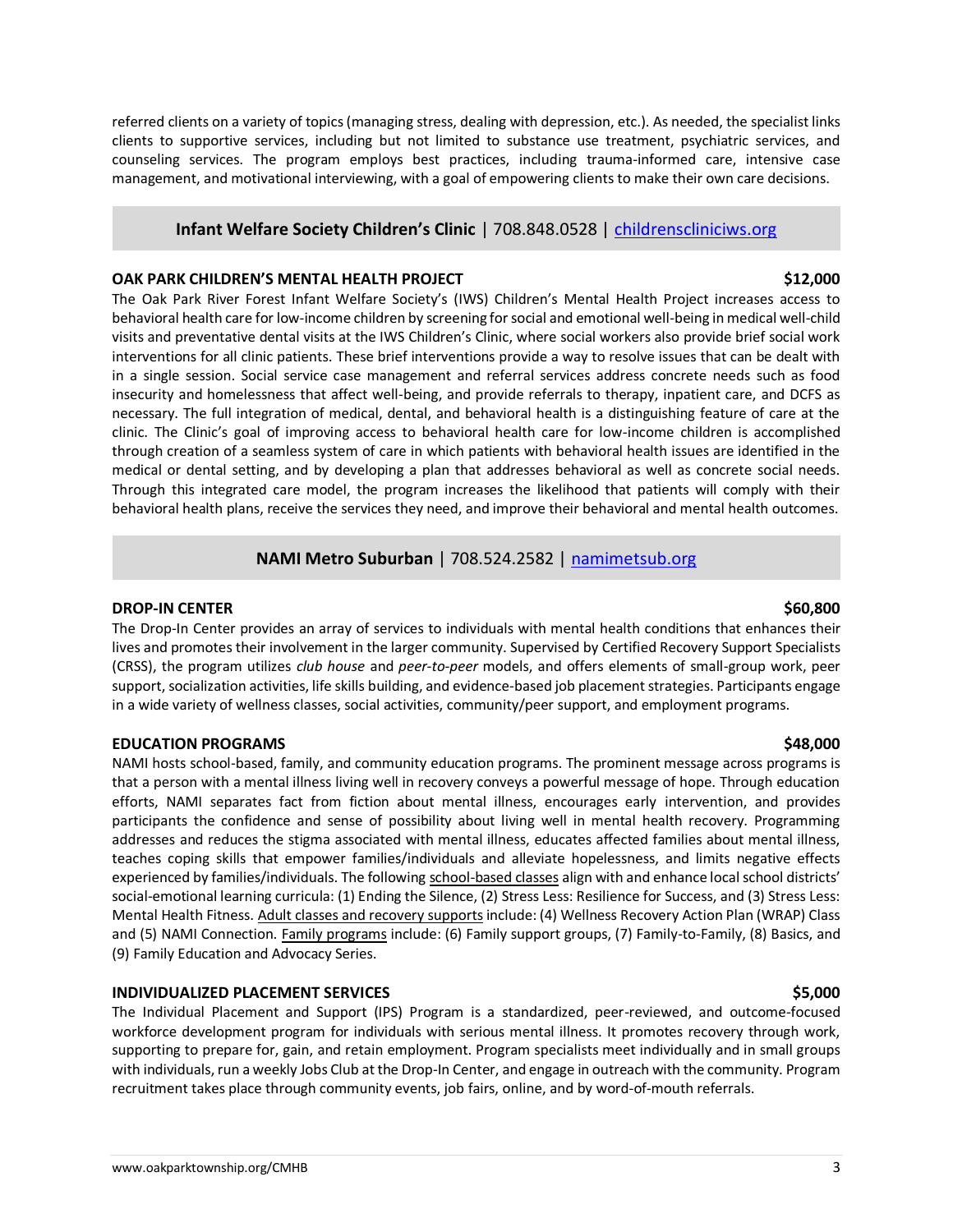## **Oak Park Township Senior Services | 708.383.8060 | [oakparktownship.org/senior-services](https://oakparktownship.org/senior-services/)**

### **OLDER ADULT BEHAVIORAL HEALTH PROGRAM \$44,000**

Oak Park Township Senior Services provides community-based case management for older adults living with a behavioral health or memory disorder, including dementia, substance use, and/or developmental disabilities. Care coordinators assist clients in accessing essential services that allow them to maximize their level of functioning and remain independent within the community. They conduct holistic assessments that examine clients' environmental, physical, cognitive, psychological, and social well-being, and work with clients to create and implement a comprehensive care plan. They also provide psychoeducation, offer options for care, and seek to enhance coping skills with the goal of promoting stability. Additionally, care coordinators work with clients to identify risk factors that negatively impact symptoms and to develop a crisis management plan to follow in the event of a psychiatric emergency.

### **Smart Love Family Services | 773.665.8052 |** [smartlovefamily.org](https://www.smartlovefamily.org/)

### **IT TAKES A VILLAGE \$10,000**

The It Takes a Village (ITAV) program aims to reduce barriers to mental health care for children of color and their families, recognizing that they face a disproportionate array of factors and influences that can have a powerful, negative impact on both their healthy development and long-term futures, and that individual and systemic racism pervade many aspects of our communal lives. The program has a two-fold purpose: 1) to help parents gain new insights and skills, build confidence, improve family relationships, and develop a greater sense of solidarity and connectedness to community resources; and (2) to help young people develop a stronger sense of their racial/ethnic identity and its value, along with a healthier sense of self. The program consists of three parent and youth groups facilitated by therapists, each offering a safe, confidential, and supportive space: 1) *Finding Strength Together* for Black parents; 2) *Mi Familia* for Spanish-speaking parents; and 3) *Youth Group* for children of color from all backgrounds. Individual parent coaching sessions and short-term therapy for uninsured young people of color are also available.

## **Thrive Counseling Center | 708.383.7500 |** [thrivecc.org](https://www.thrivecc.org/)

## **ADULT THERAPY AND CASE MANAGEMENT \$60,000**

The adult therapy and case management program provides comprehensive, coordinated services to eligible adults and families. Available services include a variety of therapy/counseling modalities (individual, group, family, and couples) and crisis intervention services in order to address identified needs such as psychiatric illness, life span issues, situational stressors, and family/interpersonal relationship issues. Services are available in person and by phone or video, based on client need. Additionally, case management services support clients' recovery efforts, and include assessment, planning, coordination, linkage, and advocacy to help individuals gain access to healthcare, social, and community resources.

### **YOUTH THERAPY AND CASE MANAGEMENT \$15,750**

The youth therapy and case management program provides comprehensive, coordinated services to eligible youth and families. Available services include a variety of therapy/counseling modalities (individual, group, family) and crisis intervention services in order to address identified needs such as psychiatric illness, phase of life issues, childhood trauma, situational stressors, and family/ relationship issues. Services are available in person and by phone or video, based on client need. Counseling groups for youth include the *Coping Cat* series to address anxiety management and the *Sibshops* series for siblings of children with developmental, physical, and/or mental health challenges. Case management services support clients' recovery efforts, and include assessment, planning, coordination, linkage, and advocacy to help individuals gain access to healthcare, social, and community resources.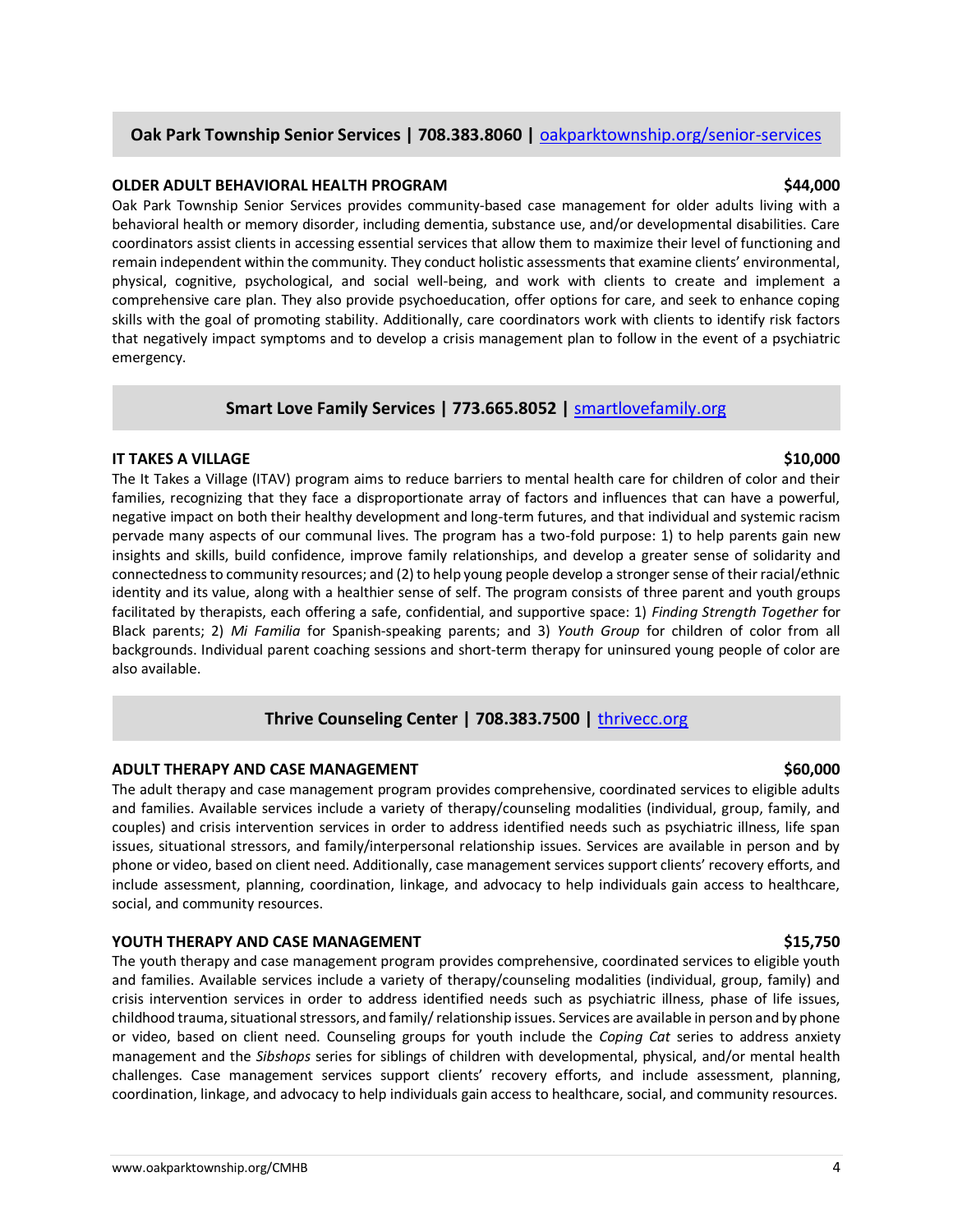### **OUTPATIENT PSYCHIATRIC SERVICES \$20,000**

Thrive provides a local no-turn-away resource for psychiatric services for individuals who lack insurance, who have certain types of Medicaid, or whose insurance has a high deductible. Comprehensive psychiatric services, including psychiatric evaluations and ongoing medication monitoring services to children, adolescents, and adults, are available. All DSM-5 psychiatric services are eligible, including assessments and medication management.

### **YOUTH GROUP INTERVENTION \$12,250**

Thrive leads a suicide awareness and prevention training called *Question, Persuade, Respond (QPR)* for teens through workshops at Oak Park River Forest High School and Fenwick High School.

# **SUBSTANCE USE DISORDER PROGRAMS & SERVICES**

## **Way Back Inn | 708.345.8422 |** [waybackinn.org](https://waybackinn.org/)

### **WAY BACK INN \$81,885**

The Way Back Inn provides long-term, extended 90-day residential substance use treatment for adult female clients at the Grateful House in Oak Park, where two beds are reserved for Oak Park residents. Clients are provided room and board, as well as substance use and/or gambling disorder interventions at therapeutic levels of care using an evidence-based assessment and American Society of Addiction Medicine (ASAM) criteria. Clients participate in group and individual treatment, as well as a recovery-based program, attending community and in-house meetings. Residential clients also participate in the *Stress Management Group,* which offers didactic/process-oriented therapy devoted to stress management topics and physical activity (e.g., yoga, pet therapy, etc.). The Way Back Inn also offers the *Family Program,* an outpatient group open to all Oak Park residents that provides an educational and process-oriented space where families of persons affected by substance use and gambling disorders can process their recovery and family structure. The group focuses on codependency, enabling, the disease concept of addiction, cross addiction, recovery, relapse prevention, difficulty surrounding holidays, homecoming, children-parent relationships post treatment, and the family's use of alcohol or medications after a client returns home.

# **INTELLECTUAL/DEVELOPMENTAL DISABILITY PROGRAMS & SERVICES**

## **Community Support Services | 708.354.4547 |** [cssservices.org](https://www.cssservices.org/)

### **RESPITE \$81,000**

Community Support Services (CSS) offers respite services to provide families with a break from the demands of caring for a family member (minor or adult) with intellectual/developmental disabilities while providing the individual opportunities for socialization, encouragement, and new experiences. Providing respite services as a reprieve improves family functioning and care-giving skills. Each family, based on an assessment of family needs, is allocated a number of respite hour per year to use in ways that make sense for their family.

### **CASE MANAGEMENT \$33,500**

This program offers person- and family-centered support for individuals with intellectual/developmental disabilities and their families. In addition to the need for direct supports such as respite and group programs, families usually have a tremendous need for information about the available service delivery system for people with disabilities, as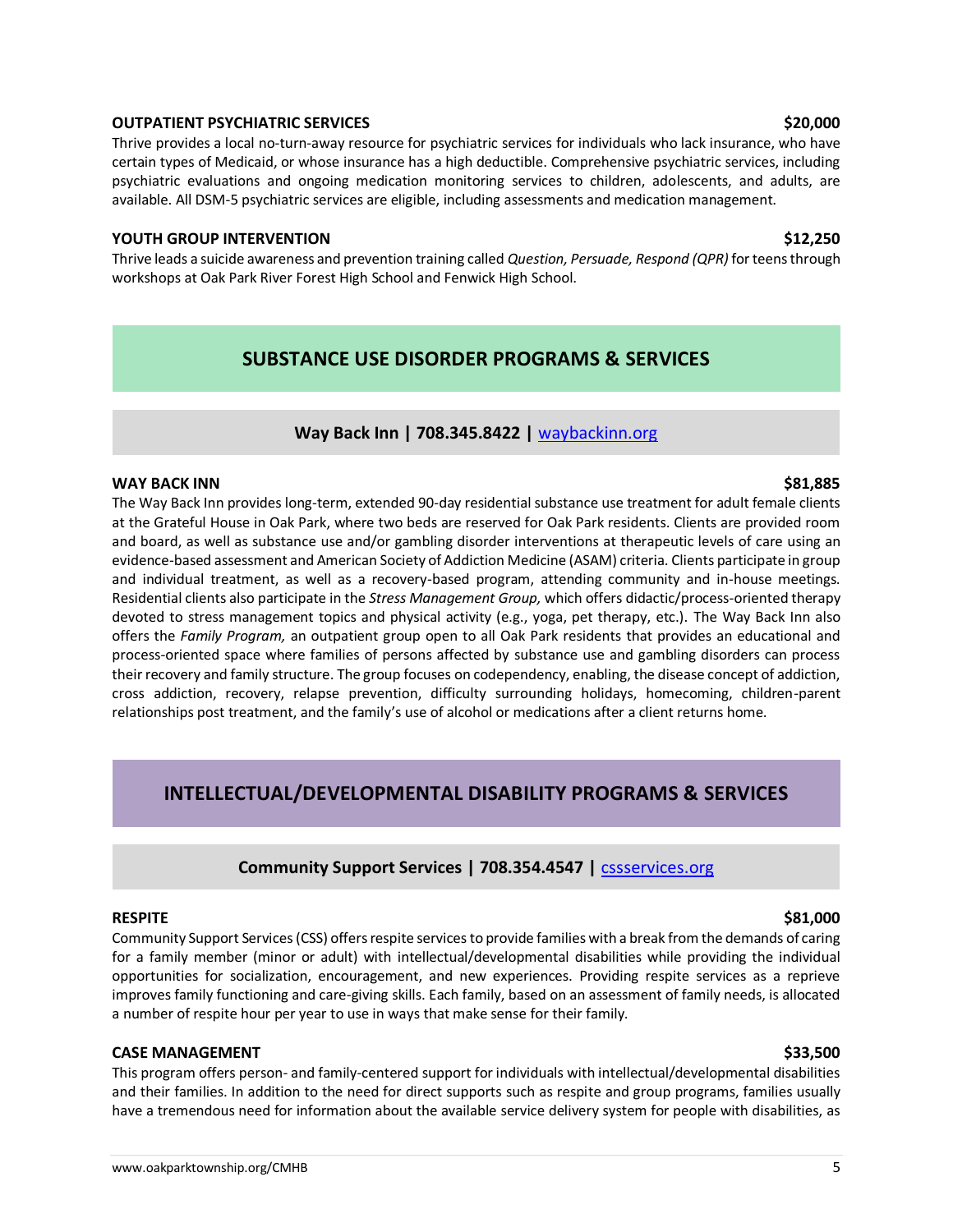well as for support and advocacy in the school system. Case management supports the individual and family with planning, facilitating, advocating, and ensuring access to wanted and needed services, benefits, and/or other resources, making sure families are aware of and supported in accessing the resources available to them, including various respite options offered at CSS.

## **Opportunity Knocks | 708.771.6159 |** [opportunityknocksnow.org](http://www.opportunityknocksnow.org/)

### **OK PROGRAM \$72,000**

The OK Program provides virtual and in-person services for adults with intellectual/developmental disabilities aged 22 or older ("Warriors"), empowering and supporting them in all major facets of community life. Activities foster self-determination, independence, healthy lifestyles, vocational skills, functional communication, and community engagement. In virtual programming, Warriors select daily from four activities based on interests and personal goals in the areas of life skills, social skills, wellness, and recreation. During in-person programming, Warriors stay in small cohorts throughout a programming block for a period of 6 weeks, which allows for skill development and evaluation. Services include: 1) *Health and wellness* – participants learn firsthand how to lead a healthy lifestyle, planning the lunch menu, grocery shopping, and preparing lunches. A nutrition club teaches how to make fast food meals into a healthier version. Physical fitness is incorporated into the daily routine, including guided breathing and meditation; 2) *Job skills development* – participants advance and expand skills necessary to succeed in the work force, including programming, community-based volunteer efforts, and participation in paid employment opportunities within Opportunity Knocks' three social enterprises; 3) *Life skills* – covers kitchen skills, laundry and home skills, personal care, shopping, and budgeting. Each participant takes on a new role each week to obtain a variety of skills; and 4) *Community integration –* educational, recreational, and volunteer activities that connect participants to the community.

## **UCP Seguin of Greater Chicago | 708.863.3803 |** [ucpseguin.org](https://ucpseguin.org/)

## **BUILDING BRIDGES TO THE FUTURE \$10,000**

Building Bridges to the Future supports the successful transition of high school students ages 14-21 with intellectual/developmental disabilities into adulthood, as well as students who recently left high school (ages 22-25) and need access to adult services. UCP Seguin works with parents, families, and students in Oak Park River Forest High School (OPRFHS) to provide coaching; linkages to financial, medical, and legal resources; and adult services training experiences. This program also provides counseling, training, and hands-on assistance to special education students with disabilities and their families. Transition outreach staff work with OPRFHS to identify individuals, participate in Individual Educational Plan (IEP) meetings, assist families in applying for the state waiting list for services, help families secure Social Security benefits and Medicaid eligibility for their student, and support families in obtaining any and all possible funding for adult services.

## **WEEKEND/IN-HOME RESPITE \$10,000**

The weekend and in-home respite program provides supportive assistance, personal care, life-skills training, and social, recreational, and community activities for individuals with intellectual/developmental disabilities so their parents, other family members, and primary caregivers can have some respite from providing such intensive care themselves. Staff provide weekend respite care, including personalized care and social and recreational activities in one of the safe, family-like homes or within a participant's home, as needed.

## **SOCIAL/RECREATIONAL \$30,000**

The Social/Recreational program provides adults with intellectual/developmental disabilities opportunities to enhance their social/recreational exposure, skills, and enjoyment. It offers participants a wide array of interesting and entertaining opportunities to meet others, gain friends, enjoy fun activities, improve their physical fitness, and learn new skills, so that they can achieve their potential, advance their independence, and act as full members of the community. These opportunities include social and recreational gatherings at various community venues (i.e.,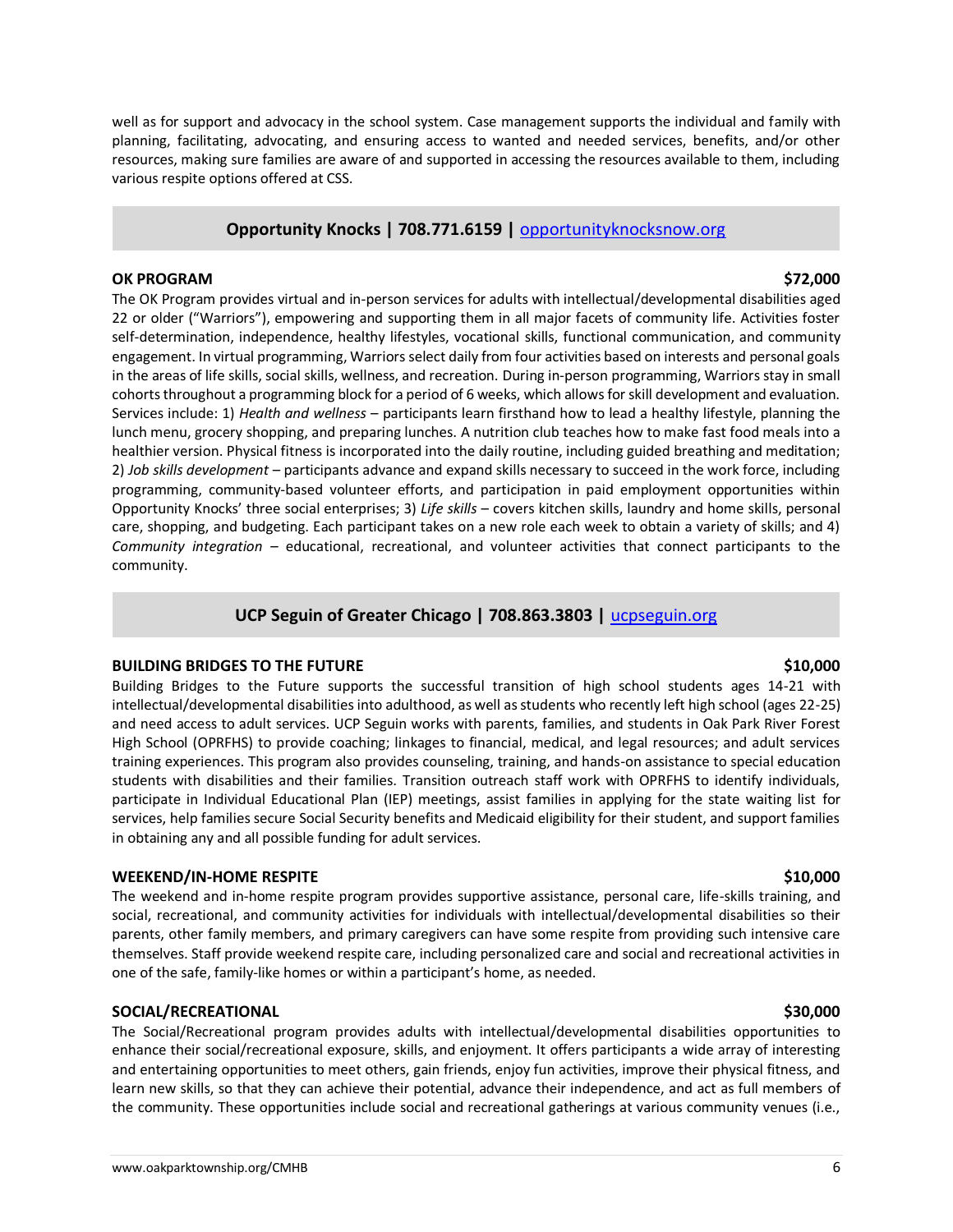gaming arcades, sports arenas, movie theatres, coffeehouses, restaurants, and other participants' homes) located throughout the western and southwestern suburbs of metropolitan Chicago. The activities are selected based on the preferences and interests of program participants.

### **VOCATIONAL EXPLORATION/SUPPORTED EMPLOYMENT \$28,000**

This program offers adults with intellectual/developmental disabilities opportunities to explore vocational options and secure and maintain paid and volunteer jobs in the community. Services include but are not limited to job development, placement, coaching, retention, counseling, and on-site intervention and support services. Participants also receive instruction and guidance in communication skills, social skills, life skills (i.e., using public transportation, managing money, and gaining basic work preparedness tools such as reading and arithmetic), as well as specific, employer-defined job skills.

## **PRIMARY PREVENTION/INTERVENTION PROGRAMS & SERVICES**

## **DePaul Family and Community Services | 773.325.7780** [csh.depaul.edu/about/centers-and-institutes/dfcs](https://csh.depaul.edu/about/centers-and-institutes/dfcs/)

## **MINDFULNESS MATTERS: RESILIENCY SKILLS FOR ANXIETY, \$292,533 DEPRESSION AND EXECUTIVE FUNCTIONING**

This program expands capacity to address the mental health needs of elementary- and middle school−aged students and families and to strengthen the caregiving system around them. The program serves students, families, and school staff from D97 middle schools and two of its elementary schools. It leverages the evidenced-based Multi-Tiered System of Support (MTSS) model that offers universal (Tier I), group (Tier II), and individualized (Tier III) interventions of increasing intensity. This ensures efficient use of limited resources, with the idea that many children can be served through universal approaches that teach them and their caregivers about emotional health, and that those who are at increasing risk or symptom severity will utilize more intensive, individualized service. Tier I includes workshops for parents, school staff, and the entire community designed to help develop skills needed to create responsive and supportive environments for youth who are struggling with mental health and executive functioning concerns. Tier II includes group services geared toward students demonstrating clinically significant symptoms of anxiety, depression, and/or inattention. Groups will offer the Mindfulness Matters Program, an adaptable, modular approach to teaching mindfulness to children and teens, and includes activities from the evidence-based approach: mindfulness-based cognitive therapy for children (MBCT-C). Tier III is designed for students and families in need of a higher level of individualized care for mental health and/or inattention. Students and families are referred for MBCT-C groups and individual and family counseling provided in school- or home-based settings. In addition to the above-mentioned services, the program also provides care coordination services to D97 families so that they are connected to both school- and community-based supports. Care coordinators engage students and families to assess functional status and clinical needs and match them with appropriate treatment, care, and school/community supports.

## **New Moms | 708.252.3253 |** [newmoms.org](https://newmoms.org/)

### **NEW MOMS OAK PARK \$82,000**

New Moms provides home visiting, family-centered coaching, parent support groups, and child developmental programming to high-risk pregnant and parenting families. Participants include young mothers and expectant mothers aged 24 years and under, and mothers facing parental isolation as a result of single parenthood or low community connectedness. Each of these is a significant risk factor for mental health and child development issues, and poor parenting efficacy. Services are delivered through a two-generation model, acknowledging that the well-